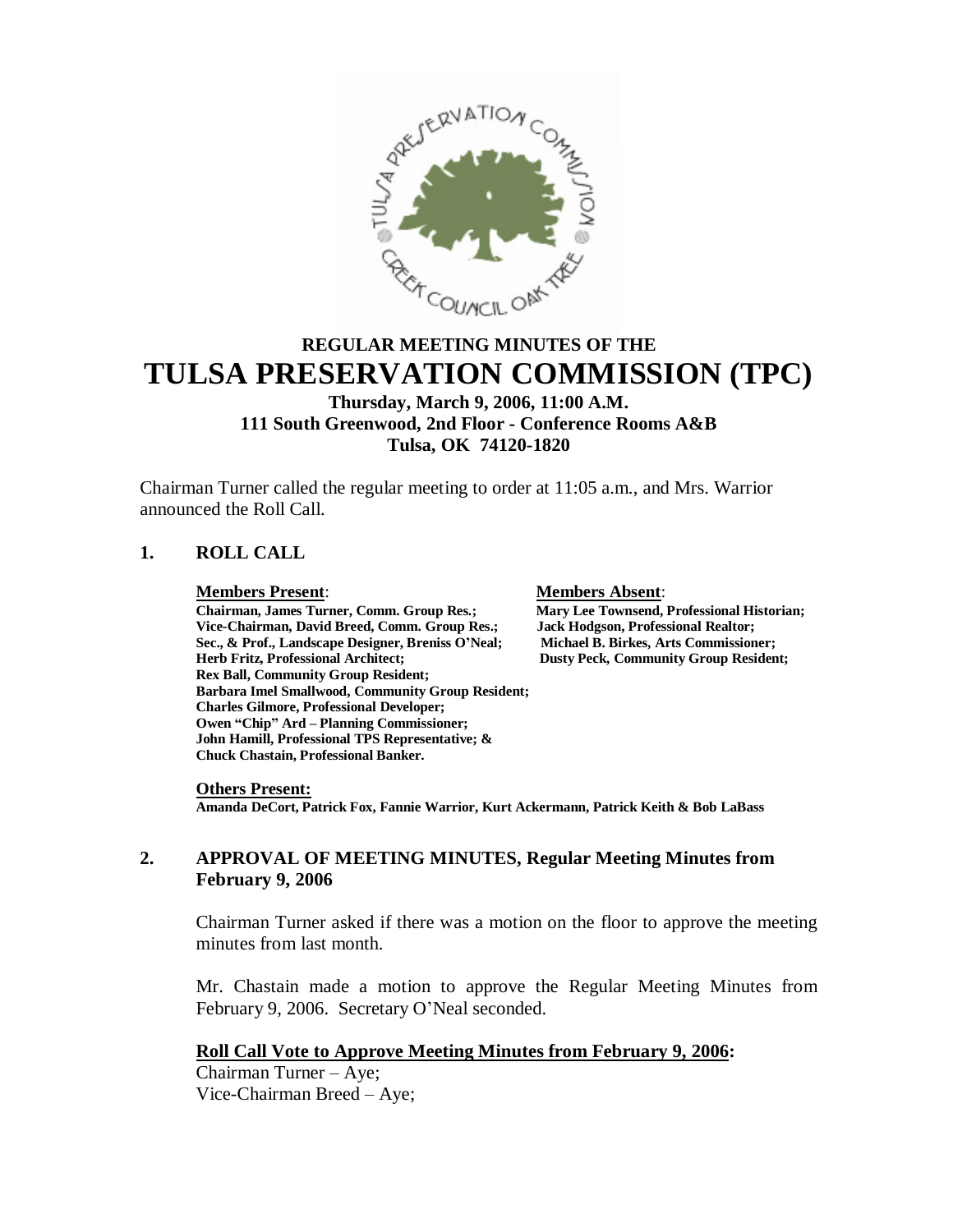Secretary O'Neal – Aye; Chuck Chastain – Aye; Herb Fritz  $-$  Was not present during this time; Charles Gilmore - Aye; Rex Ball –Was not present during this time; Barbara Smallwood –Aye; John Hamill - Aye; & Chip Ard –Aye. The motion was **Approved Unanimously by members present and voting.**

# **3. UNFINISHED BUSINESS**

#### **A. Historic Preservation Committee Report**

### **i. Announcement of Conflict of Interest**

Chairman Turner asked the commission if anyone had a Conflict of Interest with any of the Certificates of Appropriateness (COA) Requests that would be brought before the board for review. Members were instructed that the commissioner's name(s) would not be called when voting on the particular Certificate or Certificates of Appropriateness that he/she had a conflict of interest with.

Tulsa Public School Representative, John Hamill announced that he had a conflict of interest with proposal #1 at 1920 S. Cincinnati Avenue regarding Lee Elementary School.

#### **ii. Applications for Certificate of Appropriateness**

Chairman Turner asked Mr. Fox to please give his presentation on COA agenda item #1-I, Bob LaBass'proposal at 1920 S. Cincinnati.

Mr. Hamill left the meeting room due to having a conflict of interest with COA agenda item #1-I, II, & III, Bob LaBass' proposal at 1920 S. Cincinnati.

# **1-I) 1920 S. Cincinnati, Tulsa, OK 74119 (N. Maple Ridge) Applicant: Bob LaBass –Approved Request: Part I of III: Propose to install a new covered entry element at the existing entry to the school office area with a handicapped ramp in the front; Subcommittee Complete Application Date: March 7, 2006**

Mr. Fox presented Part I of Mr. LaBass'Certificate of Appropriateness application to the commission. Photographs and drawings were available for review and a slide presentation was shown of the c. 1920 historic building/school in North Maple Ridge.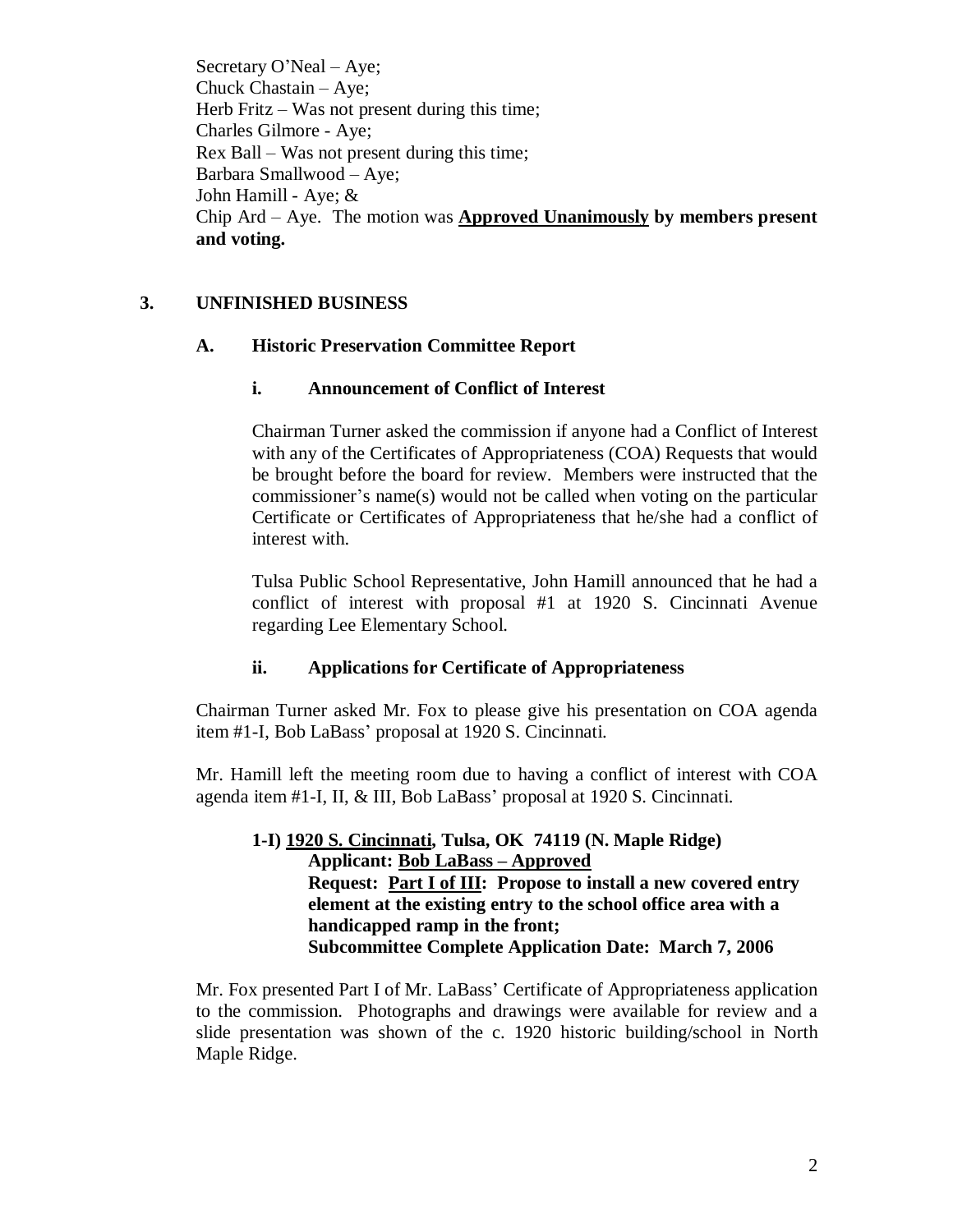Mr. Fox stated that Mr. LaBass is representing Lee Elementary School on this proposal. He plans to install a new covered entry element at the existing entry way to the school office area with a handicapped ramp in the front. Mr. Fox stated that according to the design guidelines under Additions that it states that the new addition should maintain and not detract from the appearance and character defining elements of the existing structure, their scale and proportions. He stated that the new covered entryway will be the primary area where kids will be dropped off and picked up everyday at school off of Cincinnati Avenue. Mr. Fox stated that most of the elements for the entry way are historic materials; and that they will be replacing the front school doors with metal doors.

Mr. Hamill stated that speaking on behalf of Tulsa Public Schools that he is very proud of the work that Mr. LaBass and his group have done; and that the League Foundation was very supportive of this project.

Chairman Turner asked Mr. LaBass if he had anything to add. Mr. LaBass stated that he has been working very closely with the Lee Foundation, the school faculty and PTA members of Lee Elementary; and that their main desires were to have an entrance to the school where parents will know where to drop off and pick up their children before and after school. Mr. LaBass stated that all of the elements from the entryway are historic materials that were preserved from Eugene Fields Elementary School.

Chairman Turner asked Vice-Chairman Breed if he would announce the COA Subcommittee's recommendation on Part I of this proposal.

Vice-Chairman Breed announced that the COA Subcommittee found Part I of Mr. LaBass'application to be complete. He stated that the subcommittee recommended a unanimous vote at the March 7, 2006 meeting to approve Part I of Mr. LaBass'application.

Vice-Chairman Breed stated that the Subcommittee's decision to recommend approval on Part I of this proposal was based on the appropriate design guidelines for Additions in the North Maple Ridge District.

Vice-Chairman Breed made a motion to support the COA Subcommittee's recommendation to approve; and Secretary O'Neal seconded.

Chairman Turner asked the commission if there were further discussion on Part I of this application. Hearing none, he asked Mrs. Warrior to please call roll.

#### **Roll Call Vote to Approve Part I of Mr. LaBass' application:**

Chairman Turner – Aye; Vice-Chairman Breed – Aye; Secretary O'Neal – Aye; Chuck Chastain – Aye; Herb Fritz – Aye; Charles Gilmore - Aye; Rex Ball –Aye;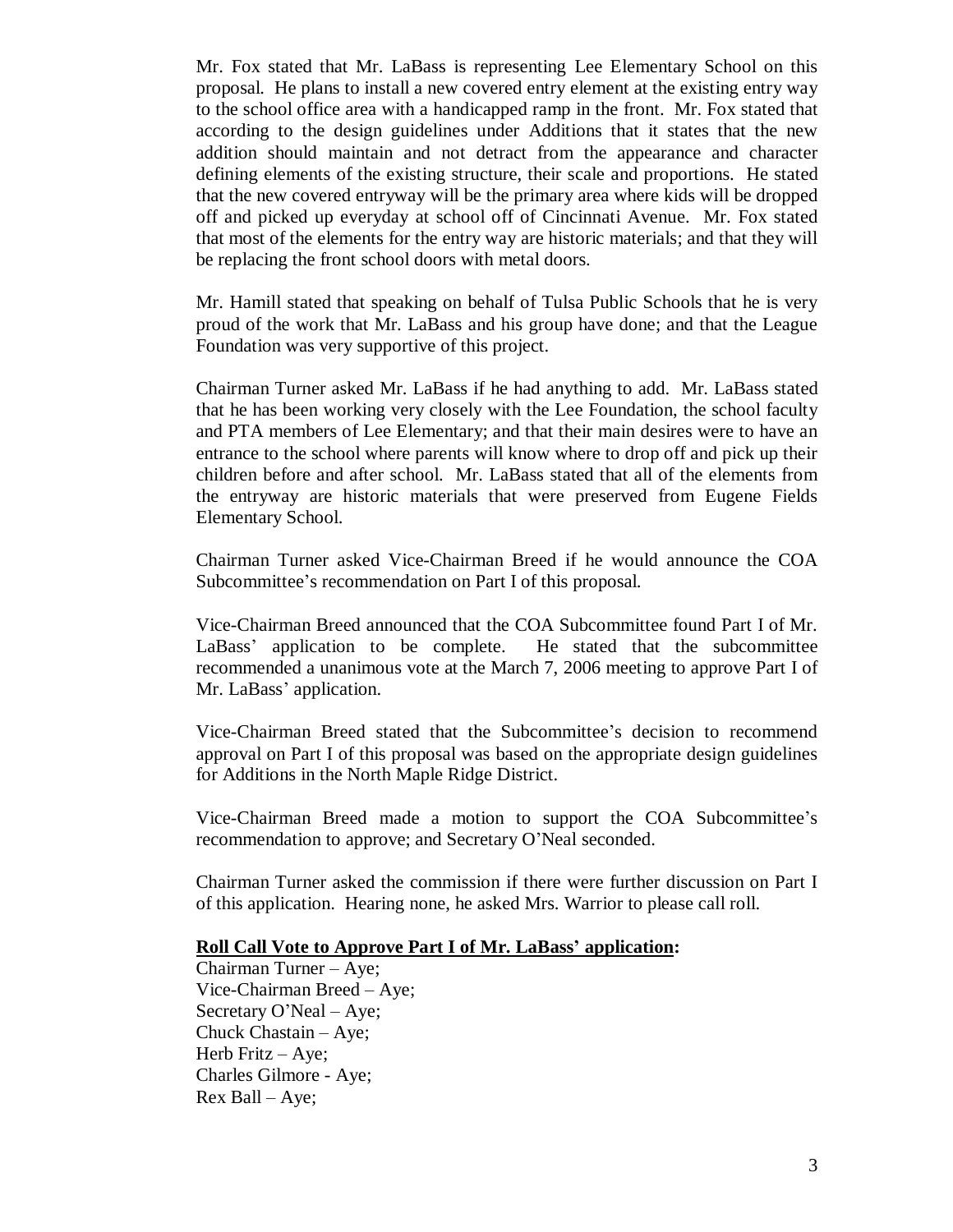Barbara Smallwood – Aye; John Hamill – Was not present during this vote;  $\&$ Chip Ard –Aye. The motion was **Approved Unanimously by members present and voting.**

*The Tulsa Preservation Commission Approved Part I of Mr. LaBass' proposal based on Section VIIIB, General Requirements, B1.0.1 through B1.0.5; Building Site, B1.1.1, Building Materials and Elements, B1.2.1 & B1.2.2; and from Porches, B1.4.1 & B1.4.2 for Guidelines for Additions to Existing Structures in the North Maple Ridge Historic District.*

Chairman Turner asked Mr. Fox to please give his presentation on COA agenda item #1-II, Bob LaBass' proposal at 1920 S. Cincinnati.

### **1-II) 1920 S. Cincinnati, Tulsa, OK 74119 (N. Maple Ridge) Applicant: Bob LaBass - Approved** Part II of III: Propose to install four (4) new classrooms and a **handicapped ramp to adjacent exterior door; Subcommittee Complete Application Date: March 7, 2006**

Mr. Fox presented Part II of Mr. LaBass' Certificate of Appropriateness application to the commission. Photographs and drawings were available for review and a slide presentation was shown of the historic school in North Maple Ridge.

Mr. Fox stated that Mr. LaBass plans to install four (4) new classrooms and a handicapped ramp to adjacent exterior door of the school. He stated that Lee Elementary has two (2) outside buildings in the rear of the structure made of metal and brick that will be removed in place of the new classrooms. Mr. Fox stated that the four (4) new classrooms will match the existing; and that the brick and the band across the center portion of the new addition will match the existing also. Mr. Fox stated that he believes since the ramp isn't visible from the street that the ramp shouldn't be discussed.

Chairman Turner asked Mr. LaBass if he had anything to add. Mr. LaBass stated that they believed having to design to build the (4) four new rooms for the new addition is better than having the two outside buildings for classrooms. He stated that the students will no longer have to go outside anymore to get to their classrooms. Mr. LaBass added that the windows will match the other windows in height with the same mullion patterns.

Chairman Turner asked Vice-Chairman Breed if he would announce the COA Subcommittee's recommendation on Part II of this proposal.

Vice-Chairman Breed announced that the COA Subcommittee found Part II of Mr. LaBass' application to be complete. He stated that the subcommittee recommended a unanimous vote at the March 7, 2006 meeting to approve Part II of Mr. LaBass'application.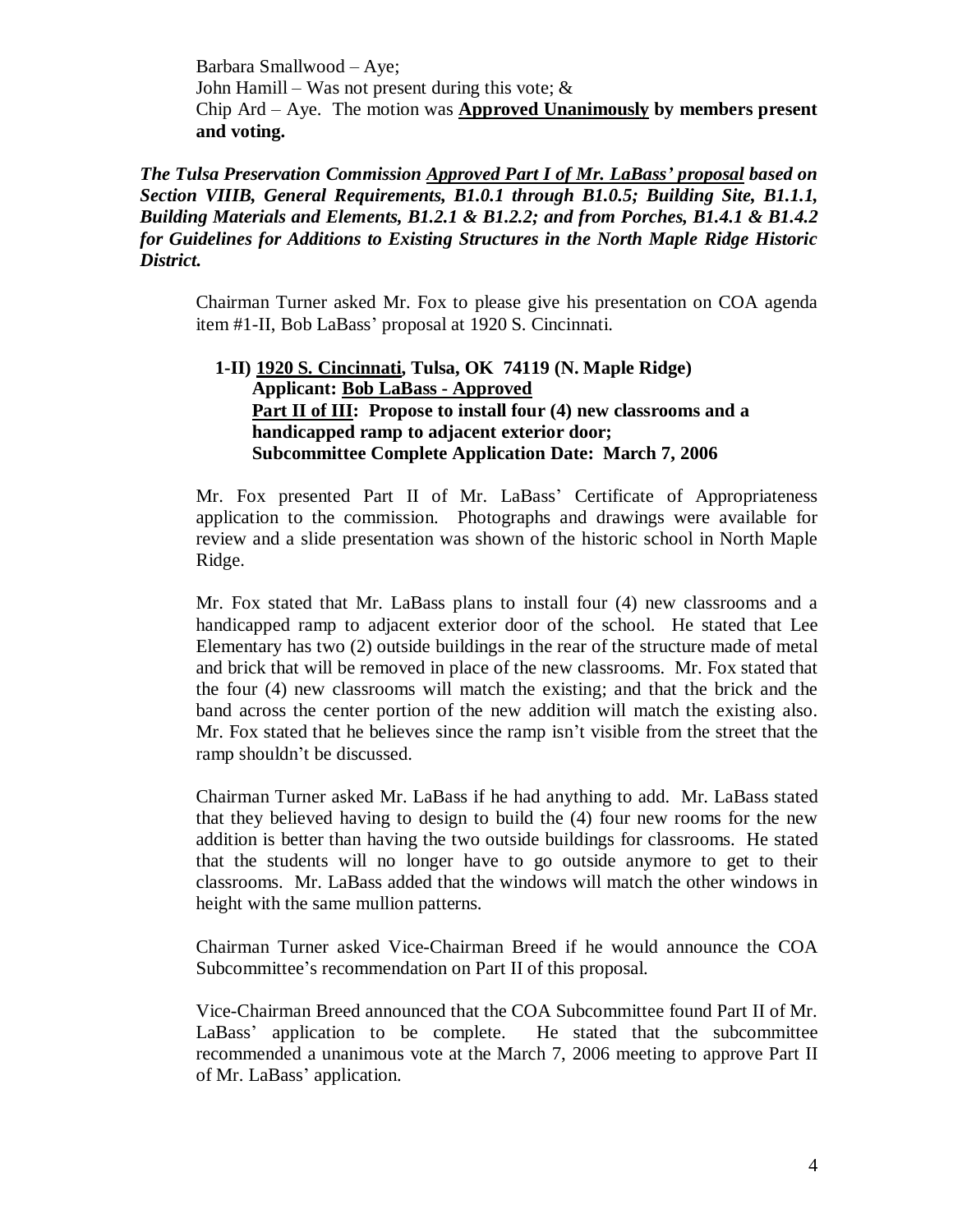Vice-Chairman Breed stated that the Subcommittee's decision to recommend approval on Part II of this proposal was based on the appropriate design guidelines for Additions in the North Maple Ridge District.

Vice-Chairman Breed made a motion to support the COA Subcommittee's recommendation to approve; and Secretary O'Neal seconded.

Chairman Turner asked the commission if there were further discussion on Part II of this application. Hearing none, he asked Mrs. Warrior to please call roll.

#### **Roll Call Vote to Approve Part II of Mr. LaBass' application:**

Chairman Turner – Aye; Vice-Chairman Breed – Aye; Secretary O'Neal – Aye; Chuck Chastain – Aye; Herb Fritz – Aye; Charles Gilmore - Aye; Rex Ball –Aye; Barbara Smallwood – Aye; John Hamill – Was not present during this vote;  $\&$ Chip Ard –Aye. The motion was **Approved Unanimously by members present and voting.**

*The Tulsa Preservation Commission Approved Part II of Mr. LaBass' proposal based on Section VIIIB, Building Materials and Elements, B1.2.1 & B1.2.2; and from Porches, B1.4.2 for Guidelines for Additions to Existing Structures in the North Maple Ridge Historic District.*

Chairman Turner asked Mr. Fox to please give his presentation on COA agenda item #1-III, Bob LaBass' proposal at 1920 S. Cincinnati.

### **1-III) 1920 S. Cincinnati, Tulsa, OK 74119 (N. Maple Ridge) Applicant: Bob LaBass - Approved Part III of III: Propose to expand existing parking area. Subcommittee Complete Application Date: March 7, 2006**

Mr. Fox presented Part III of Mr. LaBass' Certificate of Appropriateness application to the commission. Photographs and drawings were available for review and a slide presentation was shown of the historic school in North Maple Ridge.

Mr. Fox stated that Mr. LaBass plans to expand the school's parking lot area by doubling the number of parking spaces to a total of 48. He stated that school visitors will have access to and from off of  $19<sup>th</sup>$  Street. Mr. Fox stated that in order for them to expand the parking area that they will have to remove the playground area and have it relocated elsewhere on the property.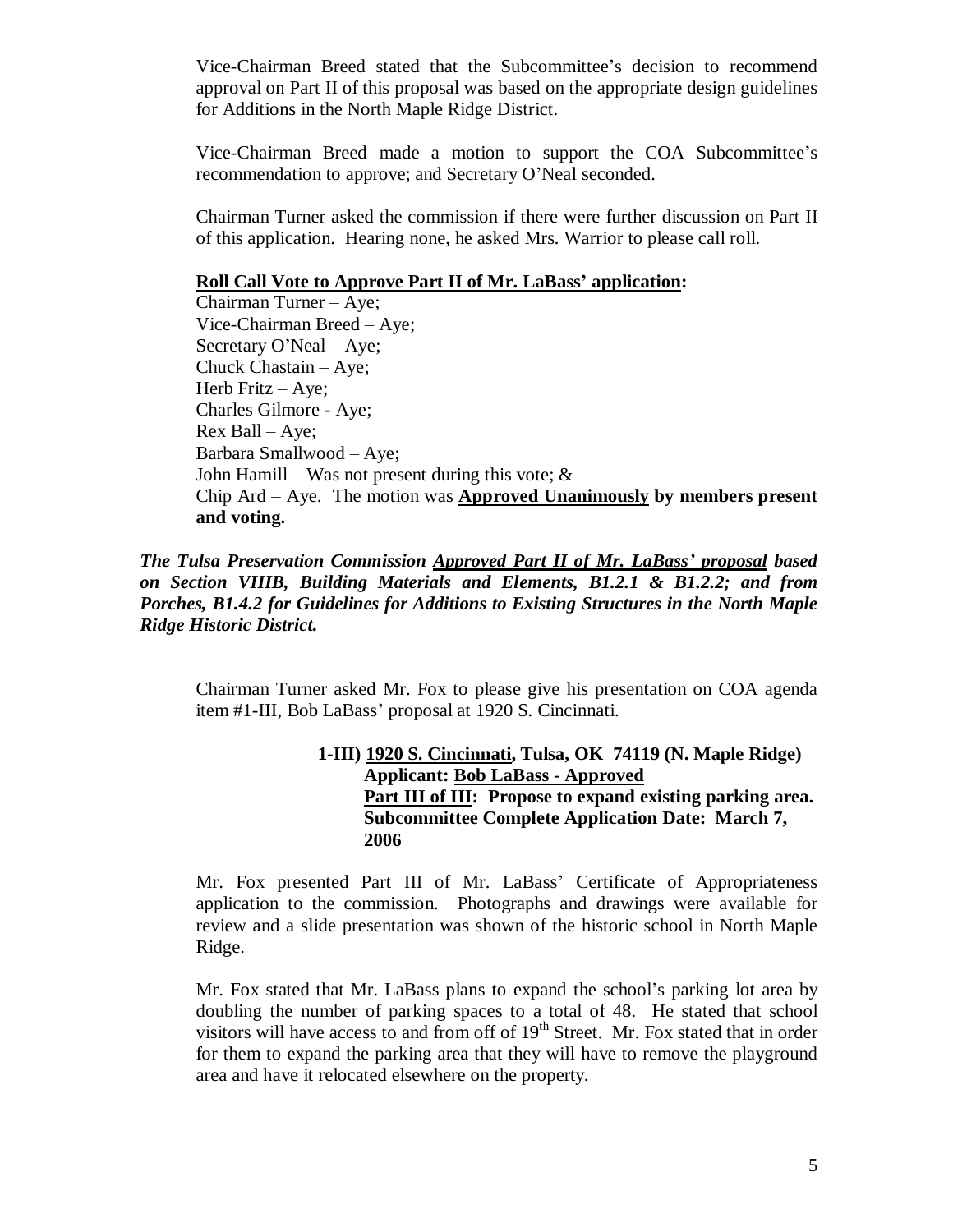Chairman Turner asked Mr. LaBass if he had anything to add. Mr. LaBass stated that they plan to tear up the existing parking lot area and build a new expanded parking area that will accommodate 48 parking spaces.

Chairman Turner asked Vice-Chairman Breed if he would announce the COA Subcommittee's recommendation on Part II of this proposal.

Vice-Chairman Breed announced that the COA Subcommittee found Part II of Mr. LaBass' application to be complete. He stated that the subcommittee recommended a unanimous vote at the March 7, 2006 meeting to approve Part II of Mr. LaBass'application.

Vice-Chairman Breed stated that the Subcommittee's decision to recommend approval on Part III of this proposal was based on the appropriate design guidelines for Additions in the North Maple Ridge District.

Vice-Chairman Breed made a motion to support the COA Subcommittee's recommendation to approve; and Secretary O'Neal seconded.

Chairman Turner asked the commission if there were further discussion on Part III of this application. Hearing none, he asked Mrs. Warrior to please call roll.

#### **Roll Call Vote to Approve Part III of Mr. LaBass' application:**

Chairman Turner – Aye; Vice-Chairman Breed – Aye; Secretary O'Neal – Aye; Chuck Chastain – Aye; Herb Fritz – Aye; Charles Gilmore - Aye; Rex Ball –Aye; Barbara Smallwood – Aye; John Hamill – Was not present during this vote;  $\&$ Chip Ard –Aye. The motion was **Approved Unanimously by members present and voting.**

*The Tulsa Preservation Commission Approved Part III of Mr. LaBass' proposal based on Section VIIIB, Building Site, B1.1.2 for Guidelines for Additions to Existing Structures in the North Maple Ridge Historic District.*

Chairman Turner asked Mr. Fox to please give his presentation on COA agenda item #2, Sabrina & Paul Kane's proposal at  $1214$  E.  $17<sup>th</sup>$  Place.

> **2. 1214 E. 17th Place, Tulsa, OK 74120 (N. Maple Ridge) Applicants: Sabrina & Paul Kane – Approved with Conditions Request: Propose to add windows to the East & West gables of the structure. Subcommittee Complete Application Date: Mar. 7, 2006**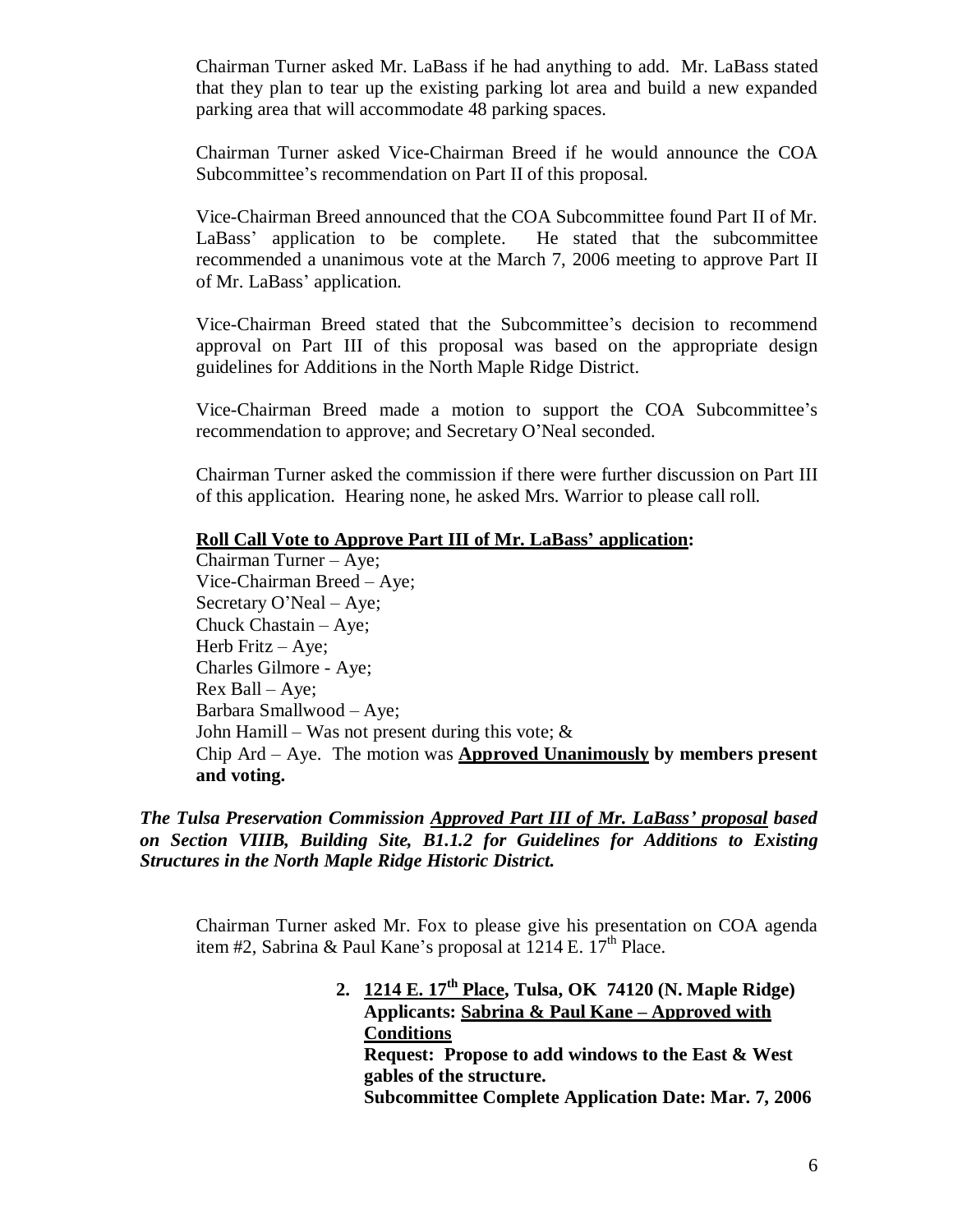Mr. Fox presented Sabrina & Paul Kane's Certificate of Appropriateness application to the commission. Photographs and drawings were available for review and a slide presentation was shown of the historic structure in North Maple Ridge.

Mr. Fox stated that the Kanes plan to add windows to the East and West Gables of the structure; and that neither Mr. or Mrs. Kane were able to attend the meeting. He stated that they're planning to turn their attic into a living space area; and that there has to be egress up there.

Mr. Fox stated that the Kanes are proposing to install one (1) code compliant and two (2) small fixed windows on the attic wall area. He stated that they are going to remove the garage window from the garage; and have it installed on the west wall of the gable and will maintain all the trims and proportions.

Mr. Fox stated that on the front elevation of the house that there are two (2) more windows that the Kanes are proposing. He stated that where the attic vent/chimney is located now that they plan to install two (2) 18"X24" custom made wood windows on both sides of the chimney. Mr. Fox stated that these custom made wood windows will match the windows that the Kanes have on their house now with raised mullions.

Chairman Turner asked Vice-Chairman Breed if he would announce the COA Subcommittee's recommendation on the Kanes'proposal.

Vice-Chairman Breed announced that the COA Subcommittee found that the Kanes'application to be complete. He stated that the subcommittee recommended a unanimous vote at the March 7, 2006 meeting to approve this application under the following conditions:

 $\Diamond$  That the single window be placed at the middle of the gable.

Vice-Chairman Breed stated that the Subcommittee's decision to recommend approval of this proposal was based on the appropriate design guidelines for Additions in the North Maple Ridge District.

Vice-Chairman Breed made a motion to support the COA Subcommittee's recommendation to approve the Kane's application; and Secretary O'Neal seconded.

Chairman Turner asked the commission if there were further discussion on this application. Some of the commission members believed that they should discuss this matter further. They believe that the condition should be more detailed.

After discussing this matter further, Mr. Breed made a motion to approve the Kane's application under the following conditions: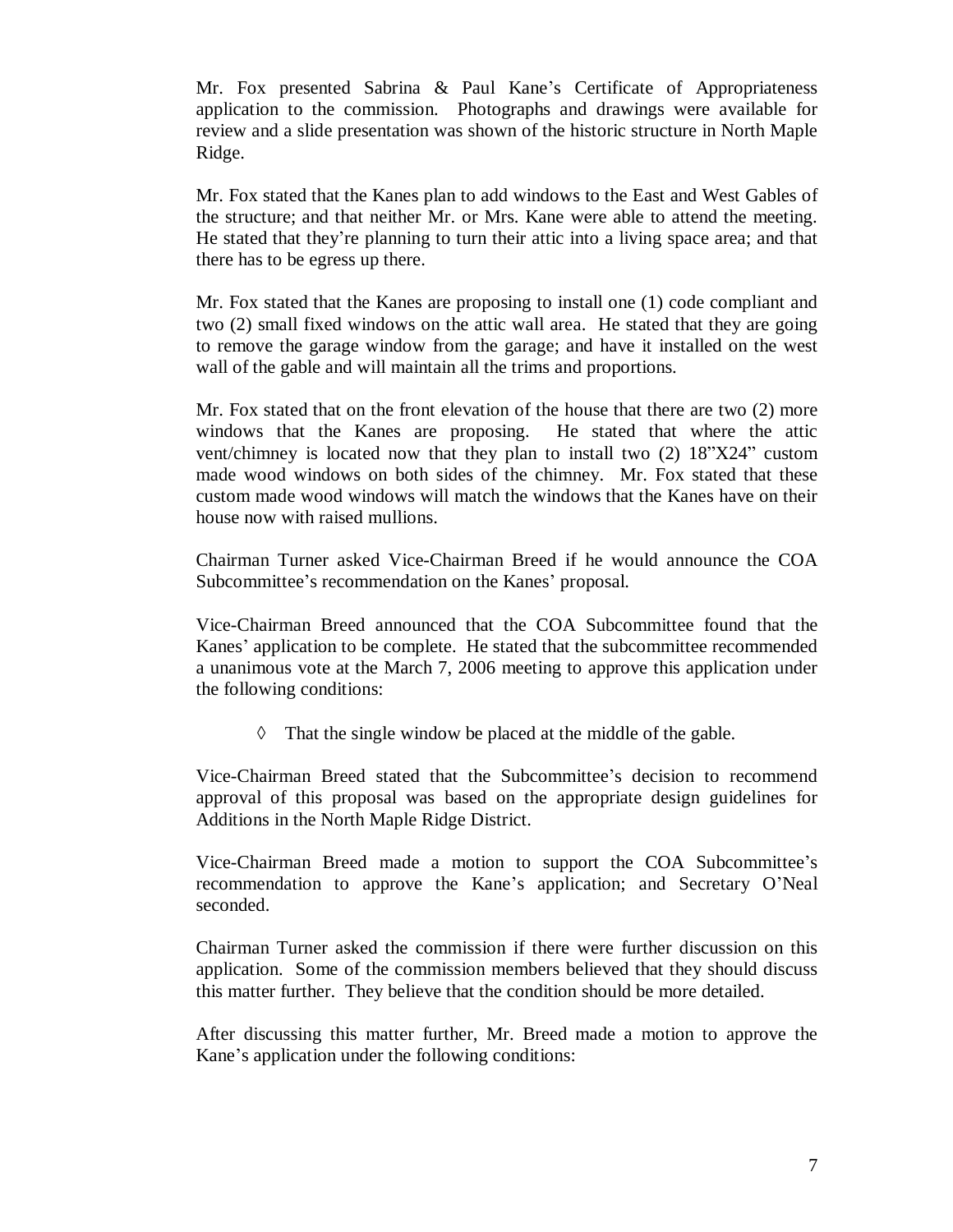$\Diamond$  That the single west gable window be placed at the middle of the gable; and that they can use the existing window that they have; or a new replacement window that meets the size requirement of the building code.

Secretary O'Neal seconded.

# **Roll Call Vote to Approve the Kane's application with conditions:**

Chairman Turner – Aye; Vice-Chairman Breed – Aye; Secretary O'Neal – Aye; Chuck Chastain – Aye; Herb Fritz – Aye; Charles Gilmore - Aye; Rex Ball –Aye; Barbara Smallwood – Aye; John Hamill – Was not present during this vote;  $\&$ Chip Ard –Aye. The motion was **Approved Unanimously by members present and voting.**

*The Tulsa Preservation Commission Approved Sabrina & Paul Kane's proposal based on Section VIIIB, General Requirements, B1.0.1 & B1.0.2; and Building Materials and Elements, B1.2.1 and B1.2.2 for Guidelines for Additions to Existing Structures in the North Maple Ridge Historic District.*

# **4. New Business**

### **B. Rules and Regulations Committee: Distribution and second reading of amended Rules and Regulations**

Chairman Turner stated that the commission briefly reviewed the first reading of the amended Rules and Regulations at our last meeting; and that he would like the Rules and Regulations Committee, Chairman Gilmore to update us on the second reading that had been distributed.

Mr. Gilmore stated that after the TPC Rules & Regulations Committee reviewed and considered the comments made by some of the neighborhood residents from the first reading of the amended Rules & Regulations Procedures that the committee agreed to modify Article VI, Section 3B.

Mr. Gilmore stated that the neighborhood residents believed that after they had read the first reading of Article VI, Section 3B that the commission had the authority to vote and make the final approval on who the neighborhood association had nominated to serve on the subcommittee. Mr. Gilmore stated that that was not the commission's intent to approve or disapprove of a person that had been nominated already by the neighborhood association.

Mr. Gilmore verbally read the modified section of Article VI, Section 3B that states: Neighborhood associations located within Historic Preservation Overlay Zoning may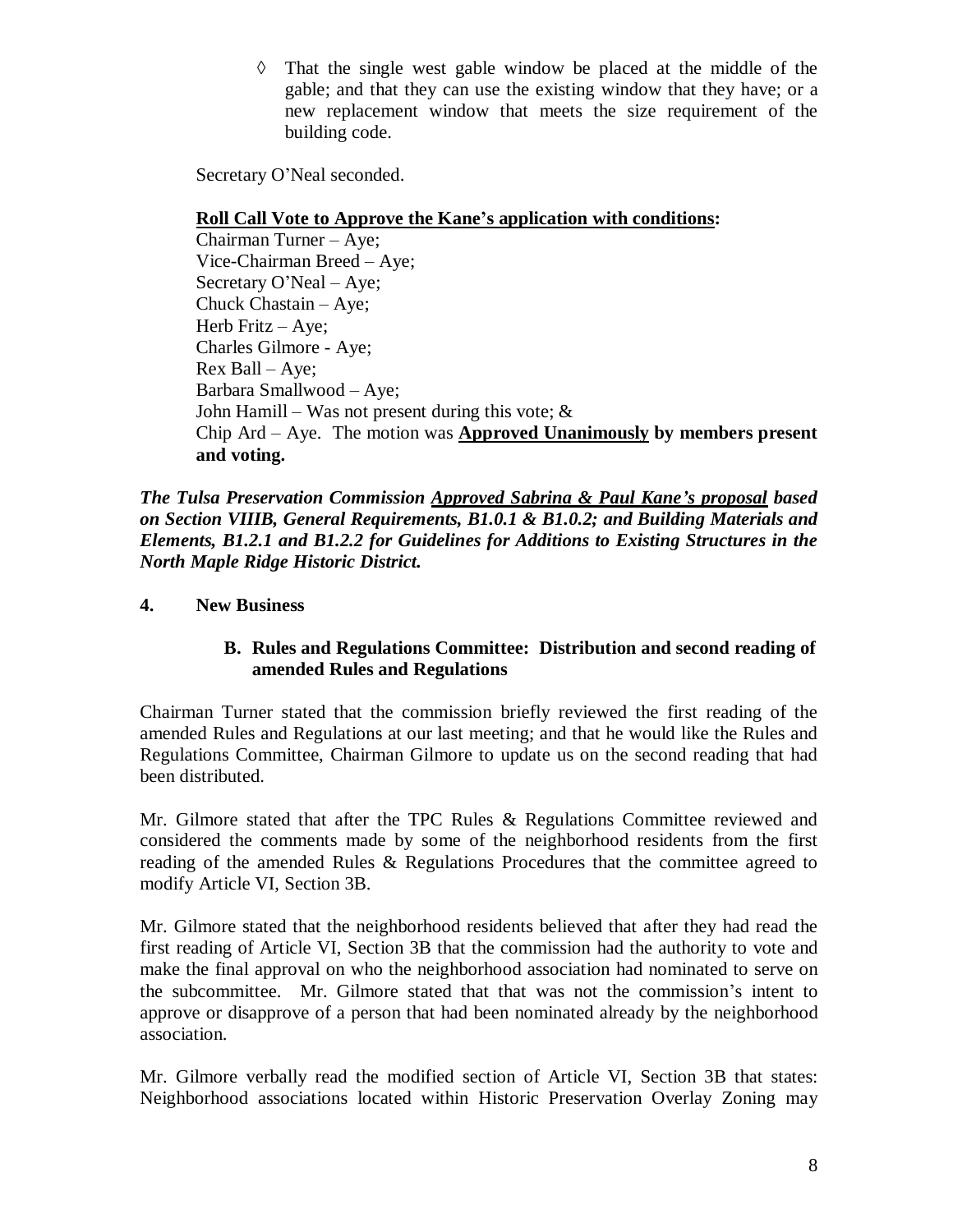designate a neighborhood resident to serve as a member of the COA Subcommittee. Nominations shall be made in writing, signed by the association president and submitted to the Preservation Commission for confirmation on or before December 1st of each year. Nominations will be placed on the Preservation Commission agenda for the next available meeting. A neighborhood representative shall serve, or have served, on the COA Subcommittee no more than three annual terms which may be extended by a vote of the Preservation Commission. Partial year service by a neighborhood representative prior to the December 1st nominating date shall not be counted towards the three year overall term limitation.

Mr. Gilmore stated that there were no other comments made by the neighborhood residents (that he was aware of) about any of the other sections on the first reading of the Rules and Regulations Procedures.

Chairman Turner asked if the neighborhood residents were aware that the second reading of the amended Rules and Regulations Procedure were going to be voted on today. One of the members responded by stating that the neighborhood residents were aware that the second reading would be voted on today. Chairman Turner asked if there were any further discussion on this subject; and no one responded.

Mr. Gilmore made a motion to approve the amended Rules and Regulations Governing Procedure of the Tulsa Preservation Commission *(Sec. 1052.H)* dated March 9, 2006*.* Mr. Ball seconded.

#### **Roll Call Vote to Approve the amended Rules and Regulations Governing Procedure of the Tulsa Preservation Commission** *(Sec. 1052.H)***:**

Chairman Turner – Aye; Vice-Chairman Breed – Aye; Secretary O'Neal – Aye; Chuck Chastain – Aye; Herb Fritz – Aye; Charles Gilmore - Aye;  $Rex$  Ball – Aye; Barbara Smallwood – Aye; John Hamill – Was not present during this vote;  $\&$ Chip Ard –Aye. The motion was **Approved Unanimously by members present and voting.**

Mr. Gilmore thanked Kurt Ackermann for an outstanding job for working with the committee on modifying the amended Rules and Regulations Procedure of the Tulsa Preservation Commission. The Commission applauded Mr. Ackermann for his great efforts.

Mr. Hamill returned to the meeting room.

# **C. Program Planning & Neighborhood Conservation Committee: Meeting reminder and update of activities**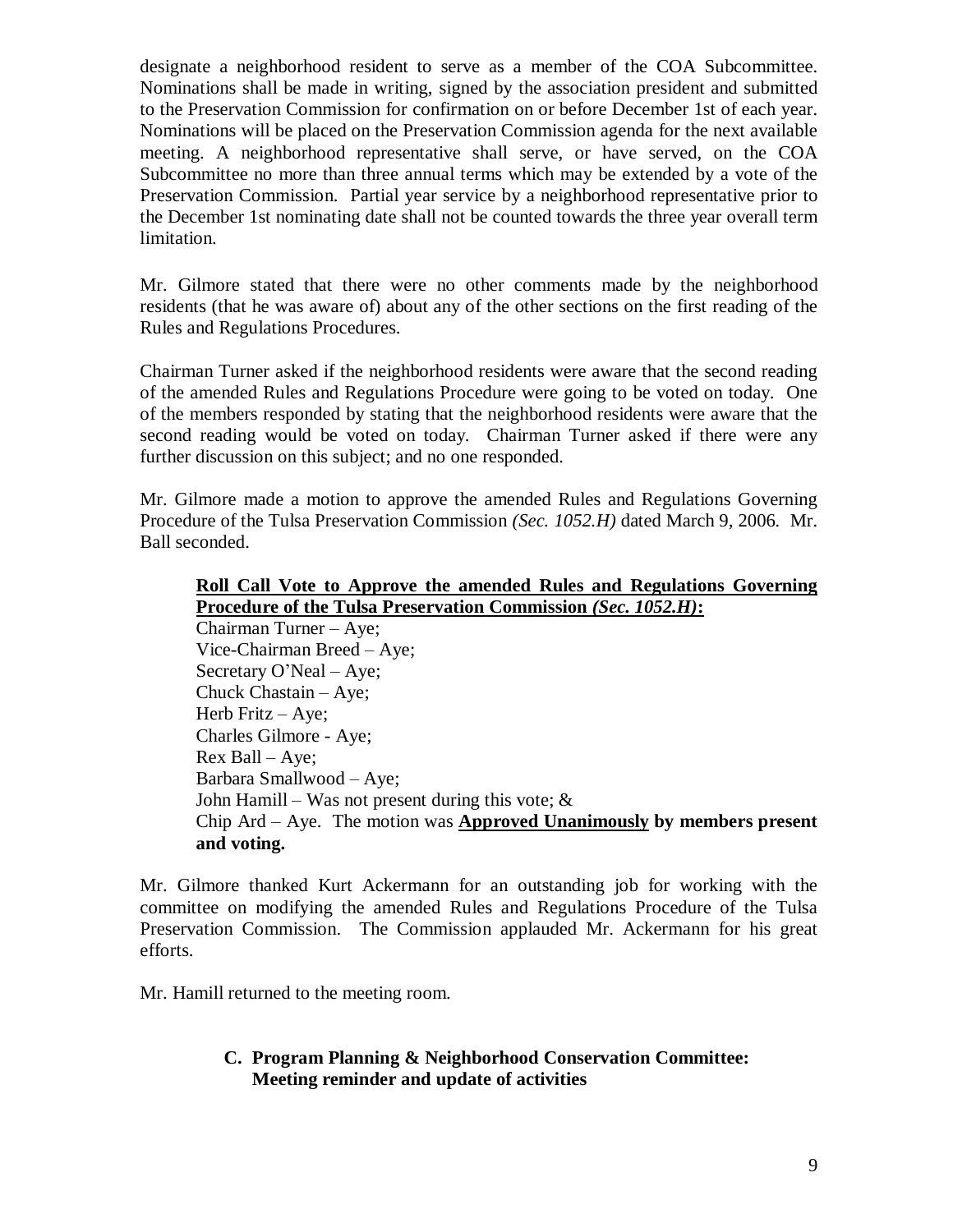Mr. Ball stated that he had an opportunity to talk to Brenda Miller, Pat Treadway, the Mayor and Karen Keith about broadcasting our TPC meetings. He stated that they all concurred that they would be in support of having the meetings broadcasted. He stated that the broadcasting request is on the Committee's agenda this afternoon for them to consider.

Mr. Ball stated that the committee also talked about the historic publications; and how they can get the literature republished. He stated that he met with Ms. Suzanne Stewart at the Chamber of Commerce; and she is interest in a full line of publications that are from the Foundation for Agricultural of National Trust, the Centennial Committee and from the Tulsa Preservation Commission. Mr. Ball stated that Ms. Stewart informed him that she has some budget/funds for republishing the literature. Mr. Ball stated that this was a very positive step; and that Ms. Stewart was interested in attending some of our meetings.

Mr. Ball stated that he talked to Marilyn Inhofe-Tucker who put out the original Walking Tour for the City of Tulsa. He stated that she's getting ready to republish and update the National Trust Meeting to the American Institute of Architects (AIA) Regional Conference which is next year. Mr. Ball stated that Ms. Inhofe-Tucker would like to get some input from the TPC regarding the matter.

# **5. Chair Report**

Chairman Turner announced that the Executive Committee met on Tuesday, March 7, 2006 to review the CORE Committee Recommendations. He stated that the Executive Committee has decided that they want to take the CORE Committee Recommendations and word them in such a way to polish them up; and by adding some things to them to go to the right people. Chairman Turner stated that they're going to bring the recommendations back to the Commission for approval; and then send them out possibly in different ways to different people. He stated that he and Ms. DeCort were going to work on getting a revised list based on the recommendations that they are going to take some action on.

# **6. Staff Report**

Ms. DeCort reported that she has a couple of responses to the application for a consultant for the Riverview nomination. She stated that she has received two (2) responses; and that staff would like to recommend to the TPC to consider Consultant, Cynthia Savage to prepare the Riverview Survey project. Ms. DeCort stated that Ms. Savage provided them with a very nice proposal and a detailed expense sheet. She stated that Ms. Savage's proposal that includes all the expenses is \$15, 982. Ms. DeCort stated that the other consultant's response that they had received was a much higher amount; and that Ms. Savage's amount was within the budget.

Mr. Ball made a motion to consider Consultant, Cynthia Savage for the Riverview Survey project. Vice-Chairman Breed seconded.